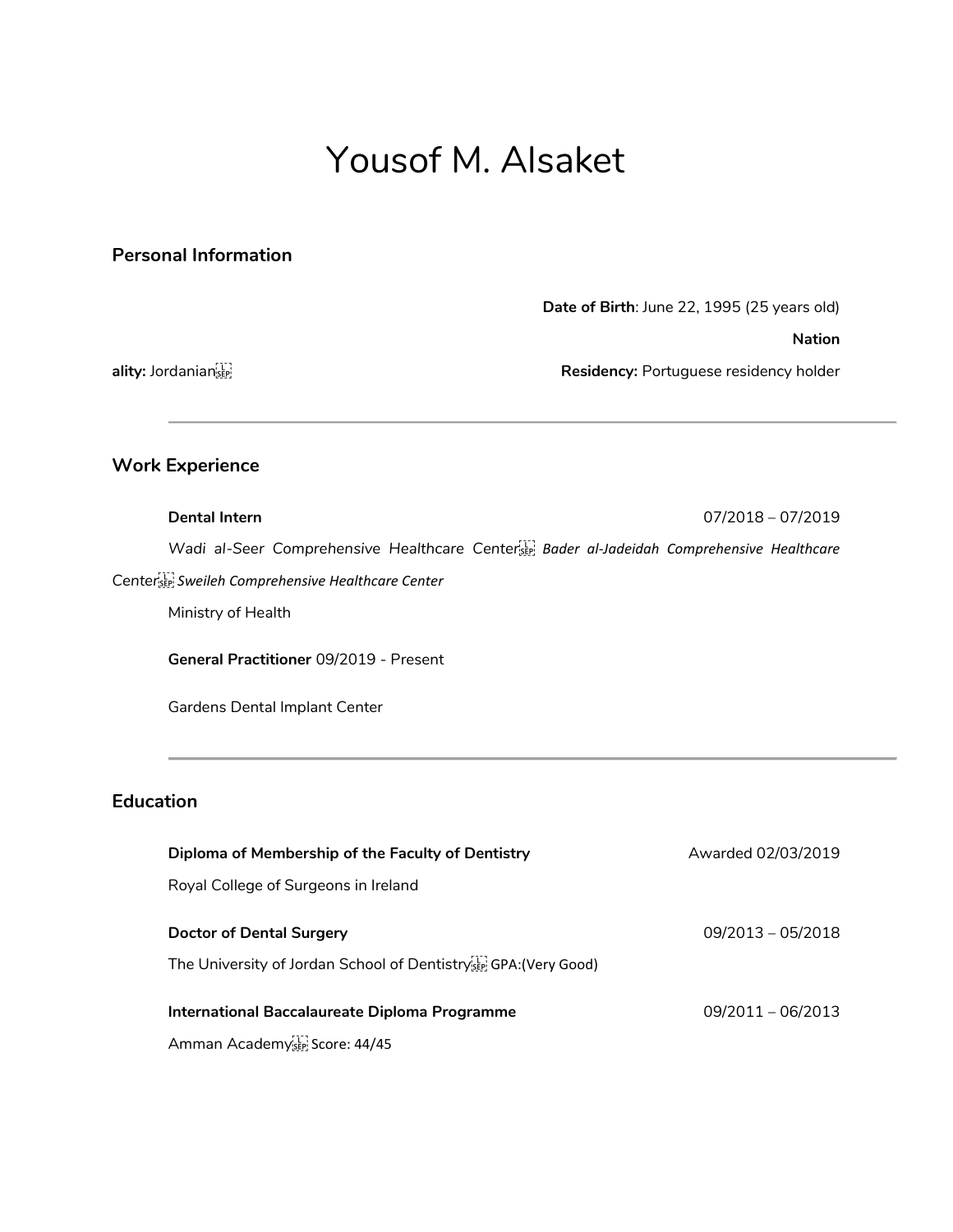# **Further Training**

| <b>Dental Practice Management Intensive Course</b>                       | 06-08/01/2019                         |
|--------------------------------------------------------------------------|---------------------------------------|
| Dr Aref Al-Abed (IMTA UK)                                                |                                       |
|                                                                          | Jordan Association of Dental Students |
| <b>Anterior Aesthetic Restoration with Nano-Ceramic Composite Course</b> | 23/12/2018                            |
| Dr Samir Karimov                                                         |                                       |
| Jordan Dental Association                                                |                                       |

## **Volunteer Experience**

| Volunteer                                              | $10/2016 - 06/2019$ |
|--------------------------------------------------------|---------------------|
| Jordan Association of Dental Students                  |                     |
| <b>Medical Records Volunteer</b>                       | $03/2018 - 03/2019$ |
| <b>Operation Smile</b>                                 |                     |
| <b>Dental Team Volunteer</b>                           | 10/2018             |
| Atlantic Humanitarian Relief (Al Zaatari Refugee Camp) |                     |
| <b>Medical Awareness Committee Member</b>              | $10/2016 - 10/2017$ |
| Jordan Association of Dental Students                  |                     |

# **Published Articles**

- J.Z. Amarin, R.G. Naffa, N.M. Obeidat, T.M. Mahafza, H.H. Suradi, **Y.M. Alsaket** & M.A. Zihlif. An intronic single-nucleotide polymorphism (rs13217795) in *FOXO3* is associated with asthma and allergic rhinitis. *BMC Medical Genetics.* 2017; 18(1):132.
- **Y.M. Alsaket**, A. Abu Nemeh. Endodontic Management of an Incidental Finding of a Third Root in the Maxillary Second Premolar. *Research & Reviews: Journal of Dental Sciences.* 2019; 7(2):1–5.